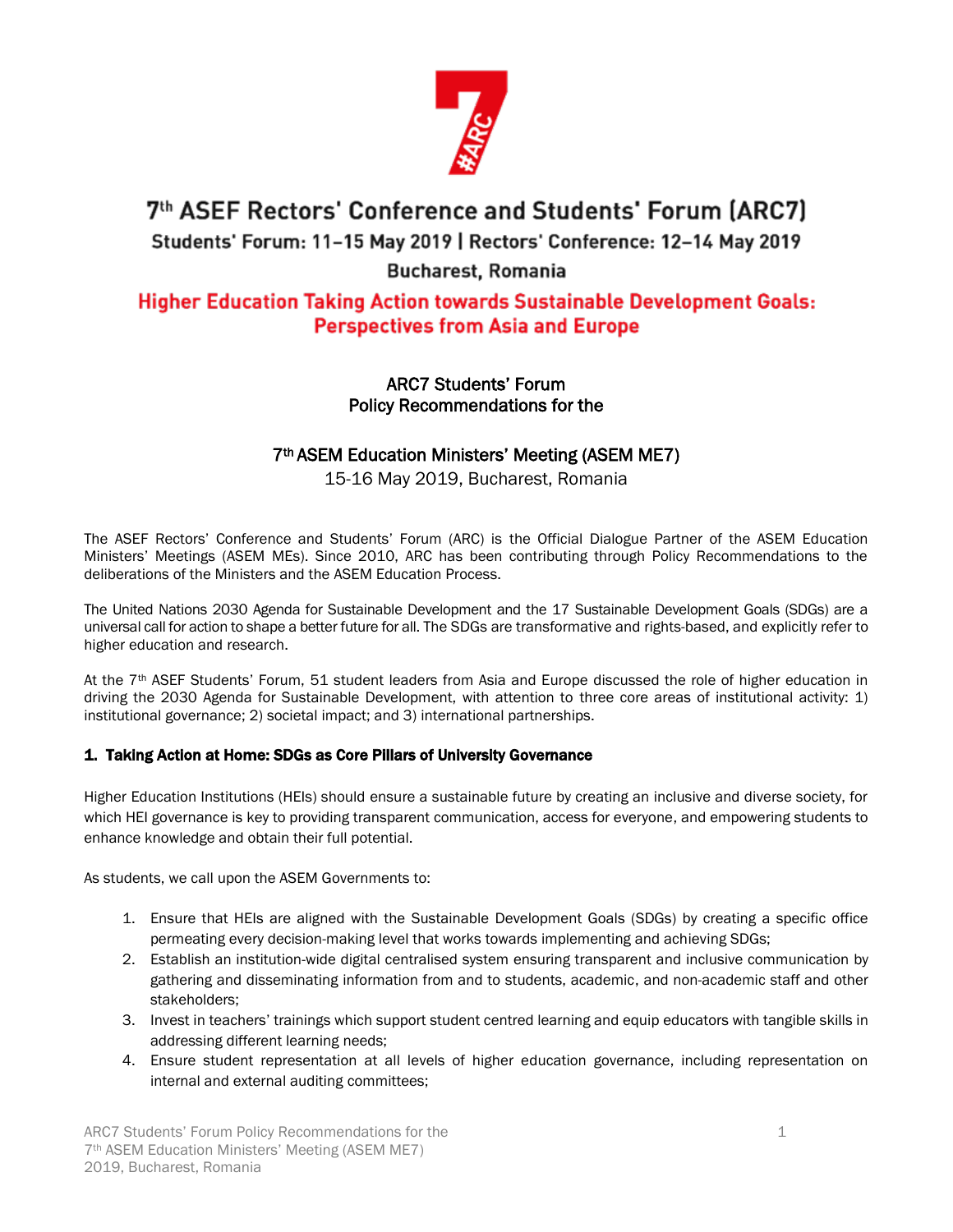- 5. Take responsibility to educate and promote positive health behaviours by students and employees by:
	- Promoting health as equal pillars between mental, sexual, physical health, and social well-being;
	- **•** Forming a confidential, accessible, and innovative mental health support system;
	- Easing access to sexual and reproductive healthcare services.

#### 2 Taking Action at Community Level – SDGs as Drivers of University Social Impact

Higher Education serves as a driving catalyst for civil engagement, social diversity and sustainable advancement on a local, regional, national, and international level. HEIs shall respond to community needs and promote diversity, practical education, and locally relevant research. It is crucial for HEIs to ensure accessibility and inclusiveness. Governments should support HEIs by allocating appropriate funding.

As students, we call upon the ASEM Governments to:

- 1. Ensure that HEIs and student organizations represent the diversity of their communities, at both access and completion levels, among students, staff, and faculty. Aspects including race, religion, ethnicity, sexualorientation, gender, socio-economic background, and access needs shall be considered;
- 2. Encourage HEIs to promote experiential and practical education in order to prepare students for their careers and social life, i.e. field studies, applied problems during courses, professional skills, paid internships, volunteering, community engagement, summer schools, short courses, and entrepreneurship. These should include a strong focus on SDGs;
- 3. Ensure that all HEIs have sufficient research capacity by allocating funds and encouraging institutional partnerships;
- 4. Incentivise and facilitate meetings between community members, and HEI researchers to gather research ideas and to disseminate research findings to non-academic stakeholders;
- 5. Funding bodies shall involve community group representatives in research funding allocation processes;
- 6. Ensure that degree requirements in HEIs should include completing a minimum of 3 ECTS credits or equivalent of tailor-made, societal impacting SDG activities. Appropriate training in SDG awareness and implementation should be provided.

#### 3. Taking Action at an International Level - SDGs as a catalyst to reorient internationalisation

For internationalisation in higher education to be sustainable and to furthermore play its key role in reaching the SDGs, we believe it must be based on the principles of quality education, cohesion, equal opportunities, solidarity, and mobilising a global knowledge community.

As students, we call upon the ASEM Governments to:

- 1. Call upon higher education institutions to be involved in international exchange programs interconnected amongst students, researchers, and staff and implement best environmental practices and more inclusive and streamlined processes;
- 2. Introduce a standardised and internationally recognised *Academic Credit System* and the issuing and recognition of transcripts in agreed upon languages;
- 3. Encourage leaders in higher education to promote virtual collaboration through an international online platform in order to facilitate cooperation between higher education institutions and the online application process for international mobility;
- 4. Provide multilateral support for mobilising students, including financial, administrative or technological and elearning resources in order to guarantee equal access to international higher education, especially for students in need;